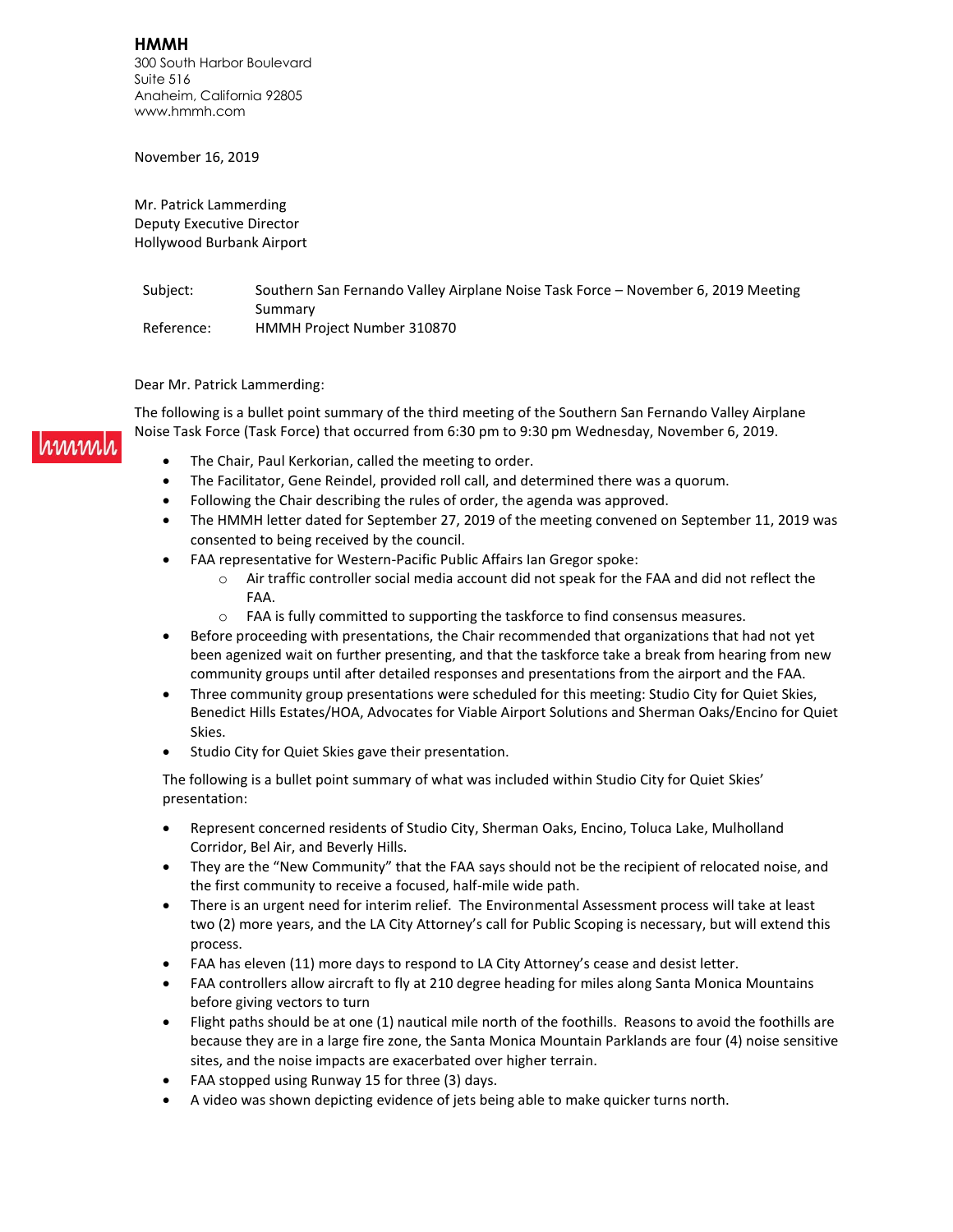- Data from the 2018 Flight Plan Analysis by Landrum and Brown (L&B) were displayed by quarter and indicated the sudden shift in overflights over Studio City Hills upon the implementation of the Southern California Metroplex.
- FAA claims controllers are handling arrivals and departures just as they did previously.
- FAA admits there has been a southern shift, but denies that there is a delayed issuance of vectors for overflights.
- FAA blame the shift on increased BUR operations, but operations are down from the 2007 peak.
- During the 2007 peak year, there were 137 noise complaints over the course of the year, while in 2019, there were 251,510 noise complains in the first quarter only.
- FAA has not explained why some jets turn before the 101 Freeway but most turn after crossing Ventura Blvd.
- Interim solutions offered include Operation TWIST, as presented by Dan Feger as part of UproarLA.
- Operation TWIST details were re-discussed from last time.
- Runway 33 was used recently due to the fires and when President Trump was in town. They asserted that this is a more efficient path to SLAPP and OROSZ, and it does not require headwind.
- FAA has proposed revised RNAV for VNY would overly the same area as the BUR proposed procedure before the BUR Environmental Assessment and effectively create a double decker noise corridor.
- One nautical mile deviations would create spillover into additional neighborhoods.
- Proposals would make Ventura Blvd into a noise corridor.
- Long term solutions offered include the following:
	- o Making TWIST permanent
	- o Implementing runway rotations to share the noise
	- o Operation JETNOISE and Quiet.

Dan Feger then presented his final two (2) parts of the solution

- JETNOISE  $\rightarrow$  JT & T North of 101 Stop Expansion.
	- o If FAA requires RNAV procedure, create new initial waypoint just south of BUR.
	- o Locate both JAYTE and TEAGN North of 101 Freeway.
	- o Use open SID departure to require radar vectors and spread tracks that attempt to reproduce the 50 year historical departure tracks.
	- $\circ$  Mr. Feger recommended that Congress tax airline baggage fees with a 7.5% excise tax to provide funding for additional ATCs to pay for acoustical treatment.
	- o There should be a moratorium on air service development, marketing, and promotion by BUR until noise levels are under control.
	- $\circ$  Runway 15 should be shortened and there should be installed an engineered materials arrestor system (EMAS) for safe departures, and the use of aircraft with >180 person occupancy should be discouraged.
	- o The Environmental Assessment should reflect the commitment to avoid expansion of BUR beyond that which was voted on in 2016.
- Operation Quiet (Question Understand, Investigate, Explain, Think)
	- o FAA, BUR and the airlines have uniquely contributed to this issue, and will not accept responsibility.
- Task Force Member Questions on Studio City for Quiet Skies
	- o Clarification on the consistent use of the phrase "New Community".
		- FAA regulations state that one cannot relocate noise to a new community. Studio City has been made into that new community.
		- Additionally, FAA cannot dodge fixing the problem by asserting they now cannot move noise to a "New Community" and assert that Studio City is the "historic community".

#### www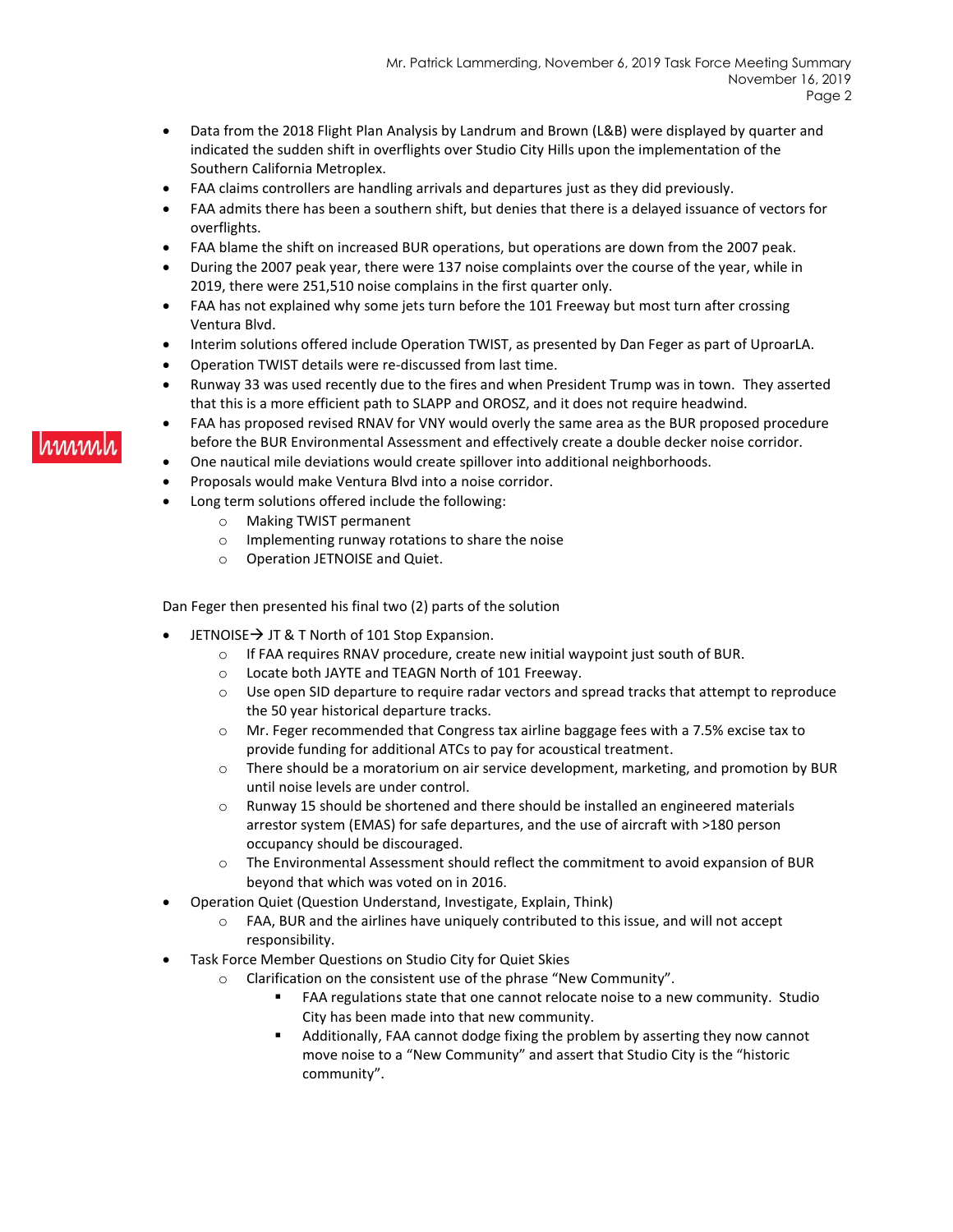• Steven Taber, representing the Benedict Hills Estates Association and Benedict Hills Homeowners Association, gave a presentation.

The following is a bullet point summary of what was included within the presentation:

- Benedict Hills Estates/HOA had previously entered into a settlement agreement with the FAA.
- A history of the settlement was described. Below are a few key dates and details
	- o 2011-2013 the group had meetings with congressional representatives, LA Councilman Paul Koretz's staff, BUR representatives, Representative Henry Waxman, and other residents. The group eventually met with the FAA, who indicated that their complaints had been registered, but that nothing had changed and would be able to change.
	- o October 2013- Benedict Hills Estates/HOA engaged Steven Taber to represent them. He brought in consultant Barry Yurtis.
	- o March 2014- Barry Yurtis proposes curved departures from VNY and BUR to keep aircraft above the 101 freeway as they gained altitude.
	- $\circ$  In fall 2014, this plan was presented and well received by FAA Regional Administrator Glen Martin, and the FAA indicated that it would design a curved departure as part of the Southern California Metroplex.
	- o July 2015- FAA issued draft Environmental Assessment without the curved departures. Benedict Hills issued comments on the Metroplex project.
	- o August 2016- Southern California Metroplex Finding of No Significant Impact and Record of Decision was issued without the curved paths.
	- o October 2016- Benedict Hills files Petition for Review of the Southern California Metroplex.
	- o January 2017- Beginning of mediation between FAA and Benedict Hills.
	- o After a back and forth, the FAA issued the Final Noise Screen and Emissions Analysis in January of 2018, and it was signed in March 2018.
- They did not get everything that they wanted, and the settlement has not yet been implemented.
- They are unable to release documents of the settlement because of a confidentiality agreement.
- A summary of the current flight paths, OROSZ TWO and SLAPP ONE was discussed.
	- $\circ$  A key issue with both of these is the minimum climb rate of 340 feet per nautical mile to 2,100 feet.
- Settlement procedures are called OROSZ 3 and SLAPP TWO
	- $\circ$  OROSZ 3 would have a minimum climb rate of 460 feet per NM. FAA said there would be dispersal, a climb to 1000 feet AGL, and then a climbing right turn to the heading of controller's choice. It would only compose 50% of these departures
	- o SLAPP TWO would have 1000 feet AGL on RNAV, climbing right turn to the heading, followed by direct to SLAPP leg at controller's discretion. It would only compose 37% of the departures.
- The remaining 13% of flights would be composed of 1% flying the full standard procedure, and the remaining 12% would be non-RNAV procedures.
- The settlement procedures have not been implemented yet, and are not the cause of the increased noise exposure. The settlement did not require or create a concentrated flow over Studio City. This is the product of the Southern California Metroplex implementation.
- The settlement itself would partially reach the goals of Operation TWIST by getting aircraft higher more quickly. The 101 Freeway would be crossed less as well.
- This solution does not address VNY, but it would be better than the current procedures.
- An Environmental Assessment is needed. The FAA did not use categorical exclusion, which would have reduced the noise burden by implementing better procedures more quickly.
- Task Force Questions for Benedict Hills Estates Association and Benedict Hills Homeowners Association representative.
	- o As a result of the settlement, the FAA agreed to revised departure procedures?
		- Yes, that is correct.

## rmm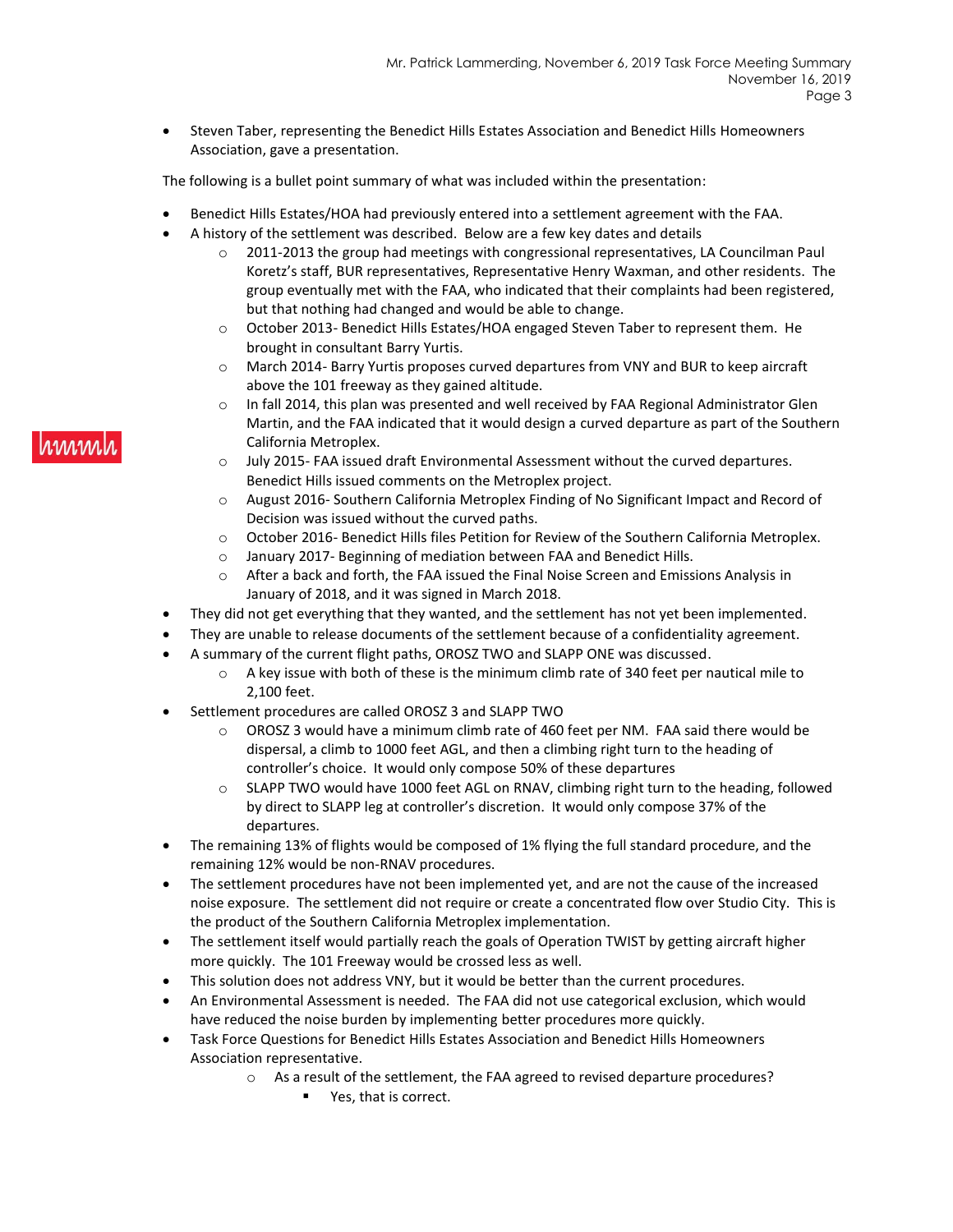- $\circ$  If those are not followed, does the settlement provide for remedy in event of procedures not being followed and against whom?
	- The remedies are not specified, but if FAA procedures not implemented, we are released from not pursuing litigation.
- o Is the basis of confidentiality agreement in the settlement agreement itself?
	- No, it was not provided in settlement agreement. It was part of the mediation procedures in the DC Circuit Court.
- $\circ$  Were the documents provided for the mediation specifically, or are these documents that could be available publicly?
	- They were specifically for the mediation, with a possible exception.
- o The Feger measures as compared to the settlement revised procedures are not contradictory, correct?
	- Yes that is correct
- $\circ$  If task force took recommendations from Mr. Feger, and FAA took the position that they could not implement them because of your settlement agreement, you as council would disagree with that position?
	- Yes, that is correct.
- o Settlement procedures are not being implemented because the Environmental Assessment is ongoing. [as a statement] I would expect that the task force's recommendations would be considered as part of that assessment?
	- He [the lawyer] cannot address that, as that is in the FAA's purview. The public press release recently put out by the FAA regarding the Environmental Assessment occurring for the settlement procedures, they would take the task force's work into account as comments.
- $\circ$  As your client was considering litigation, were any other communities provided with any notice of the situation as far as you know?
	- I cannot speak for the executive committees of the homeowner's association. I did not contact other committees, but there were ongoing liaisons between them and Benedict Hills.
	- Other communities were approached and were not interested at that time,
- o In what manner were the other communities approached?
	- This was before [the lawyer's] hiring in 2013. I cannot speak for the homeowners association in this regard.
- $\circ$  With less technical distinctions between what the settlement was and the current circumstances- what is FAA not implementing?
	- They are flying at a 210-degree heading (southwest) and goes until given another waypoint (north of valley). The slow moving aircraft at the current minimum climb rate will take a longer time to make the turn to the North and go over Studio City and Sherman Oaks.
	- Settlement procedures will allow the air traffic controllers to give the aircraft a vector much sooner so they can make a turn more quickly.
	- Most of them will be turning prior to the 101 and flying along the 101 at a higher climb rate presumably.
	- This is all the word of the FAA. Whether it will be practiced remains to be seen.
	- They indicated this was the best they would give.
- $\circ$  How did the FAA justify taking years of negotiation and continually studying for a couple years while implementing this horrendous plan without an Environmental Assessment?
	- "Your guess is as good as mine".
	- The assessment done last fall was done as part of a "categorical exclusion" for the settlement procedures. Because of the public interest, provision in NEPA says in exceptional procedures do not allow for a categorical exclusion.

# **MWW**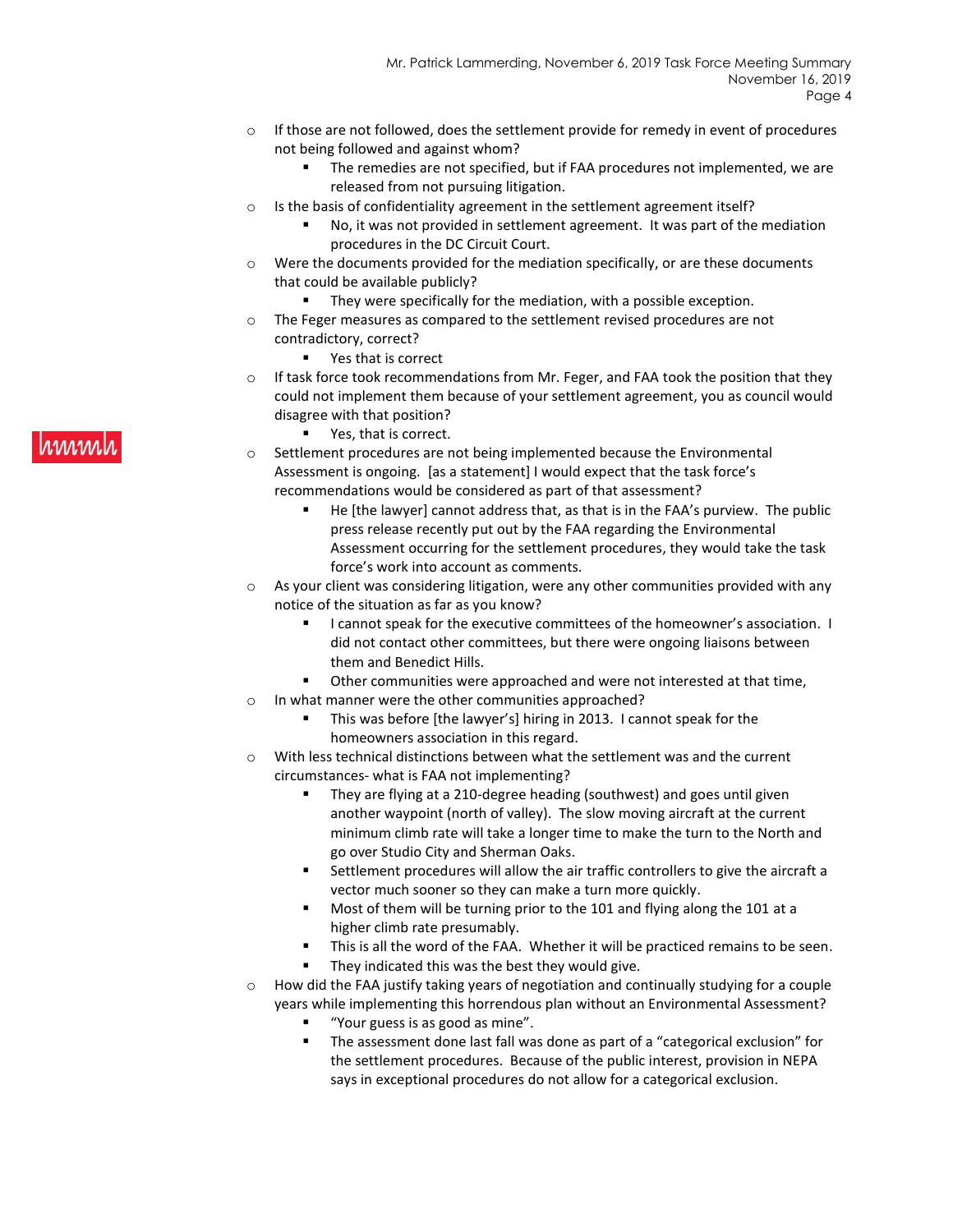Therefore, FAA did a full-blown Environmental Assessment, which takes twentyfour (24) months.

- o [Made as a statement] It is shocking that the FAA would torture communities for additional twenty-four (24) months, and more shocking they do not appear to follow the same provisions with an Environmental Assessment that we can see.
- Bob Bramen of Advocates for Viable Airport Solutions gave a presentation.

The following is a bullet point summary of what was included in the Advocates for Viable Airport presentation:

- They developed their solution with aviation consultants, former ATC, and input of several pilots.
- Flight tracks and operations numbers from both airports were quoted here.
- The departure tracks of both VNY and BUR cross each other, and head south of the 101 freeway before making a U-Turn.
- For VNY: 2.2 DME is a particular waypoint that was moved south to a new waypoint called PPRRY.
	- $\circ$  As a longer-term solution for VNY, they propose a new waypoint right before the 101 freeway so they can turn before or at it. They can turn sooner if there are no conflicts.
	- $\circ$  As an interim solution, VNY should replace PPRRY in RNAV and go back to the 2.2 DME, and increase the minimum climb gradient.
- For BUR:
	- o As a longer-term solution, BUR should ensure that OROSZ and SLAPP be adjusted so that they will have 2,000 feet separation between them and the arrival path [see slides for details].
	- o BUR should create three (3) dispersed bands in both procedures.
	- $\circ$  [not described in video, but the slides say] Interim solutions include different departure headings for OROSZ and SLAPP RNAV, and the conventional procedure, and to increase the climb gradients.
- The taskforce should make sure it has conversations with the right people, which include FAA Tower Air Traffic Controllers, SoCal TRACON Air Traffic Controllers, FAA ATO Air Space Designers, and airline pilots and representatives.
- Sherman Oaks/Encino for Quiet Skies gave a presentation

The following is a bullet point summary of what was included in the presentation:

- A video played called "NextGen Hell in the Santa Monica Mountains". Among some of the points raised in the video include:
	- o 21 planes and helicopters within two (2) hours over Benedict Canyon, the site of a 2003 plane crash that ignited a brush fire
	- $\circ$  Since the changes, many residents are assaulted by a plane every three (3) minutes
	- $\circ$  The impacted area in the Santa Monica Mountains are over 6-15 miles from either airport
	- o About 90% of the overflown area is in high/very high hazard severity zones.
- The focus of the presentation is on VNY.
- The FAA has also claimed weather has shifted flight paths south, but temperatures have been consistent since 2004.
- The FAA also has claimed that most of these aircraft flying south are heavier, but only 2% of them had more than 175 seats.
- In March/April 2017, the FAA published the new Metroplex RNAV departure procedure FATKO not featured in the Environmental Assessment. There was a small increase in complaints about noise in the subsequent months. LAWA responded and the FAA returned to the 2.2 DME waypoint.

# hmml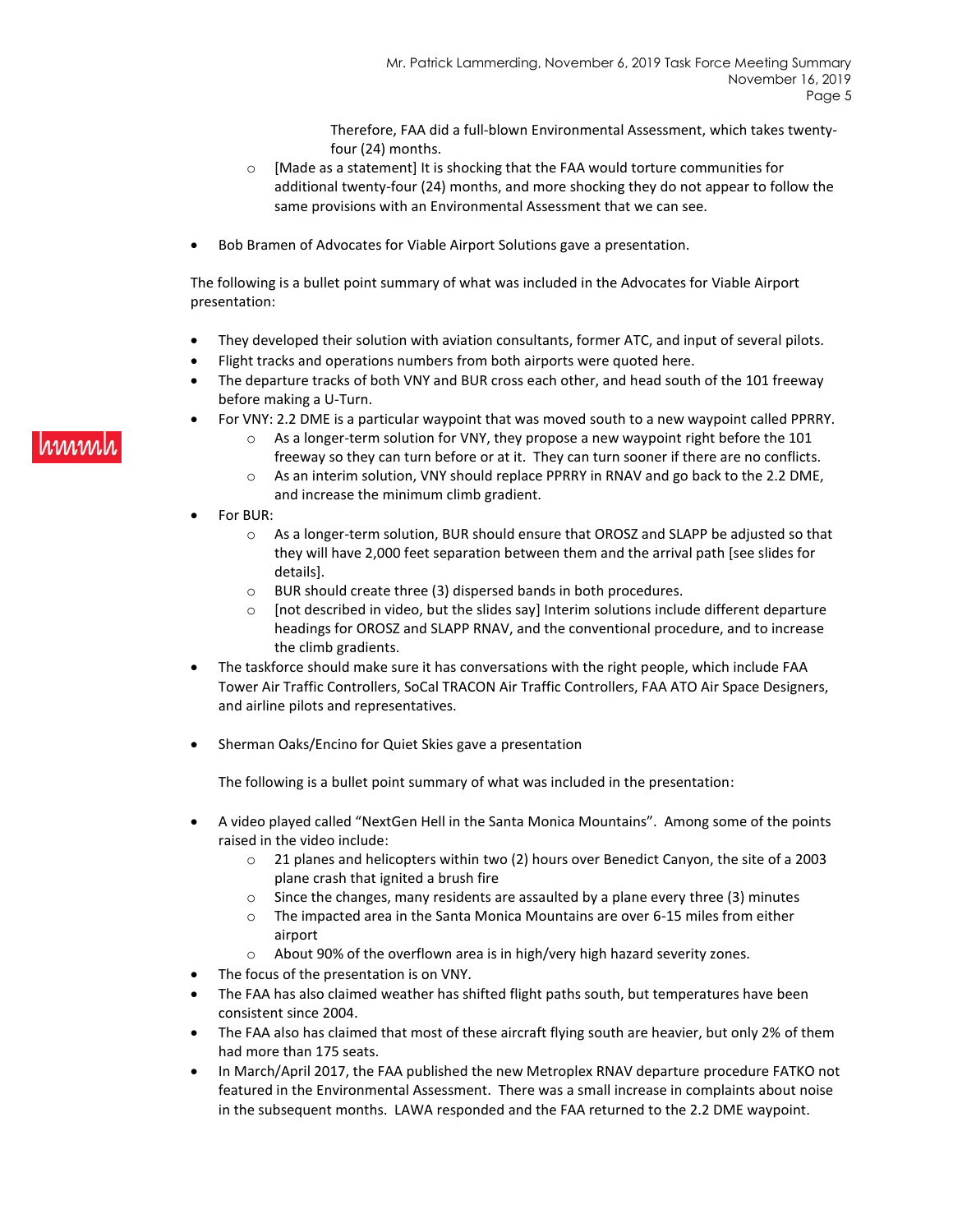- FAA then implemented new PPRRY waypoint in May 2019, also not in the Metroplex Environmental Assessment. After this shift, it raised to 37,000 complaints, which shifted to Sherman Oaks and Studio City.
- FAA's proposed solution is not in historic paths, but in new waypoints south of the 101. It puts noise still in areas where it is already an issue.
- The routes on the east side for VNY are nearly identical to the new proposed TEEGN waypoint for BUR, but in opposite directions.
- Cumulative impacts from these procedures affect protected parks, overall safety and risk of fire, and wildlife.
- The NextGen PBN paths are the problem and are what the FAA is proposing as a solution.
- Soundproofing is not a full solution since it does not account for open spaces and outside of the homes.
- Helicopters are flying at extremely low altitudes (7.6% under 300 feet altitude, 23% under 500 feet altitude), and are being forced to fly lower because of NextGen.
- There were negative testimonies featured of seasoned corporate and commercial pilots about the NextGen routes over Santa Monica Mountains.
- Case studies mentioned of wildfires sparked by crashes from general aviation and commercial jets.
- The FAA should return to conventional non-RNAV SIDs, and waive PBN mandates.
- The FAA should use the 2013 and other historic flight charts with preferential north flow with better dispersion
- Aircraft should turn over the unpopulated Sepulveda Basin.
- Routes should avoid the Santa Monica Mountains and foothills.
- Task Force Questions for the facilitator and the airport.
	- o Joe Orenstein
		- Can there be an explanation of the interim Northern shift in flight paths when President Trump was in town, and if they are a viable interim solution?
		- Can the airports provide a detailed breakdown of where complaints are coming from?
	- o Paul Koretz
		- Why was there not a quicker response after the second shift [to PPRRY] with 37,000 complaints?
- Community comments specific to the presentations were the following:
	- o The VNY Citizens Advisory Council supported a voluntary 11pm-7am curfew in the interim, and hopes the task force will consider it as an interim solution.
	- o Encino gets super concentrated noise exposure from both airports.
	- $\circ$  Recordings from a BUR meeting of an FAA official describing the flight tracks as being collapsed into one, but Ian Gregor stated that nothing has changed. Who is lying?
	- o The task force should make sure more dispersed tracks do not overburden school children.
	- o How many complaints were submitted when the president was in town, and from where?
- FAA Presentation of Responses to Some of the Task Force Member Questions Submitted in September 2019.

The following is a bullet point summary presented by the FAA:

• Did the FAA complete an Environmental Impact Report for the implementation of the Southern California Metroplex?

#### hmm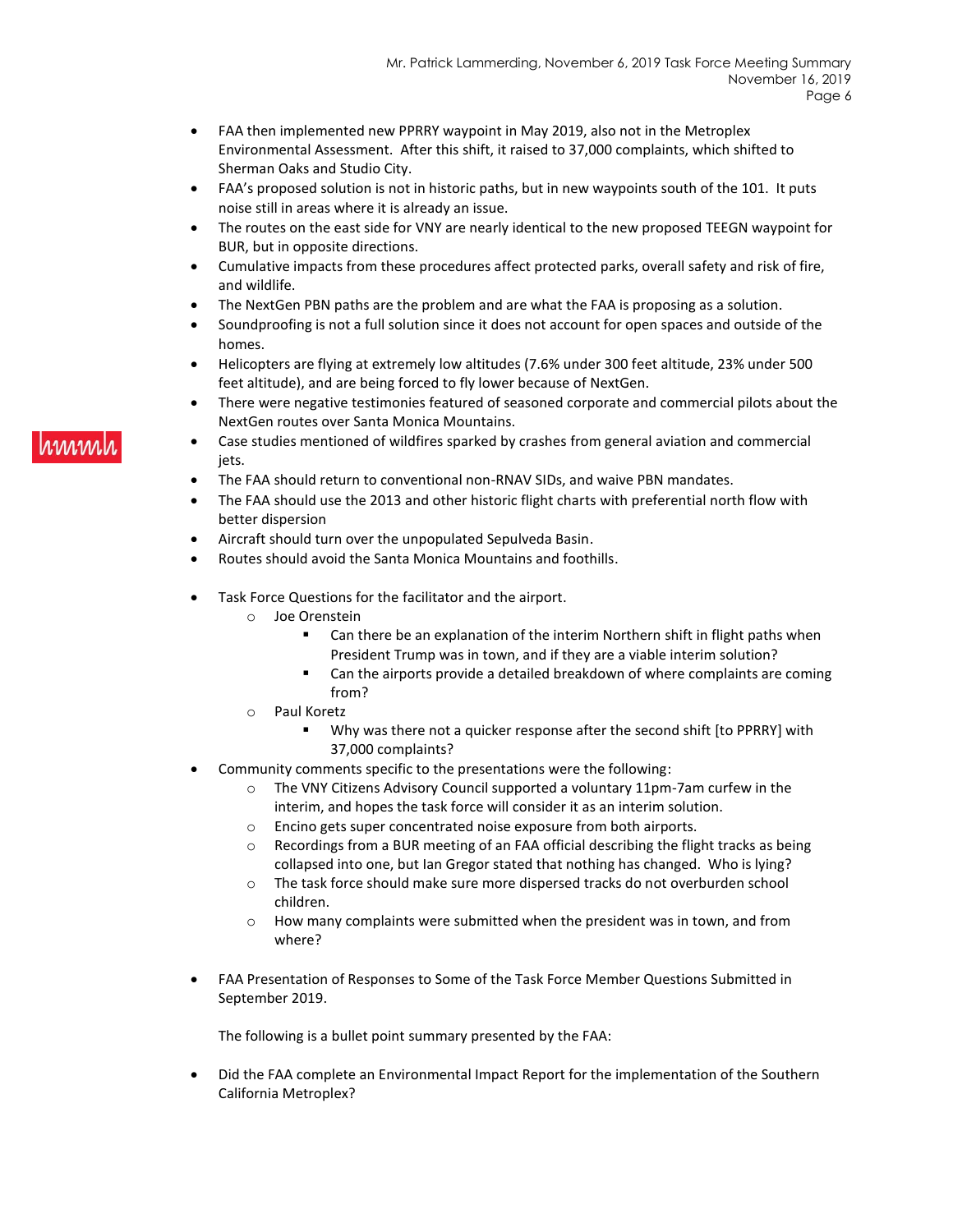- This is was a requirement of California Environmental Quality Act. FAA is federal, and complied with the Federal NEPA procedure and did an Environmental Assessment. They found that there would be No Significant Impact.
- What outreach was done pre-Metroplex? Were any communities notified by the FAA regarding changes in flight paths/flight altitudes? Why didn't FAA inform the public?
	- $\circ$  The FAA conducted extensive outreach with standard procedures and engaged stakeholders and had public workshops.
- Was topography factored into the design of the Metroplex procedures? Did the FAA conduct safety analyses with respect to topography of Southern San Fernando Valley, other aircraft in area, and engine failure? If so, please provide that information showing results of those analyses?
	- o The FAA did take this into account, and used a Safety Management System and a Safety Risk Management Panel. They took into account other factors and did extensive modelling and validation. They used the Noise Integration Routing System.
	- Did they look at impacts on wildlife in Santa Monica Mountain Range?
		- $\circ$  Since the FAA was making changes occurring at or below 3,000 AGL, there was assumed to be no potential for these effects in the project area.
		- $\circ$  They did look at the potential of bird and bat collisions, and found no significant impacts were anticipated.
- Why did the FAA not implement a pilot project at first?
	- o The FAA undertook the Metroplex process to coordinate implementation of routes with multiple airports, where airport activity and environmental constraints hinder efficient movement.
		- They did extensive modelling and validation.
	- $\circ$  Complex airspace which requires additional training, software and computer adjustments, making it difficult to do pilot projects for efforts like this one.
	- Was any outreach conducted prior to publication of SLAPP ONE and OROSZ ONE waypoints?
		- o The FAA was unclear what the question was referring to
		- $\circ$  If referring to the originally proposed departure procedures were established as part of the Southern California Metroplex implementation, and the FAA did extensive outreach and stakeholder engagement
		- $\circ$  If the proposed amended procedures, the FAA held heavily attended public workshops. The Environmental Assessment is in process.
- Gene Reindel, the Task Force facilitator from HMMH, presented responses to the Task Force member questions submitted in September 2019 for BUR.

The following is a bulleted summary of the presentation given by HMMH:

- Is there a correlation between climate and flight altitudes and flight patterns at BUR?
	- $\circ$  Flight paths may be altered to adjust for shifts in climate, but HMMH has yet to determine if there is a correlation.
- How does topography factor into increased airport/airplane noise, and do the Santa Monica Mountains possess topography that would account for increased decibel levels?
	- o Terrain will not result in a noticeable increase in noise level, except for decreased distance from the receiver on a hill to flight path.
	- o When aircraft are overhead, the sound heard is largely affected by the weather.
	- $\circ$  At lower elevations angles, sound is the sum of the sound travelling in a straight line from aircraft and the sound reflected off ground.
	- $\circ$  May experience noise actually coming from different direction. Having a line of sight with the source means receiving more direct noise. Reflected noise may produce longer durations.

# hmml